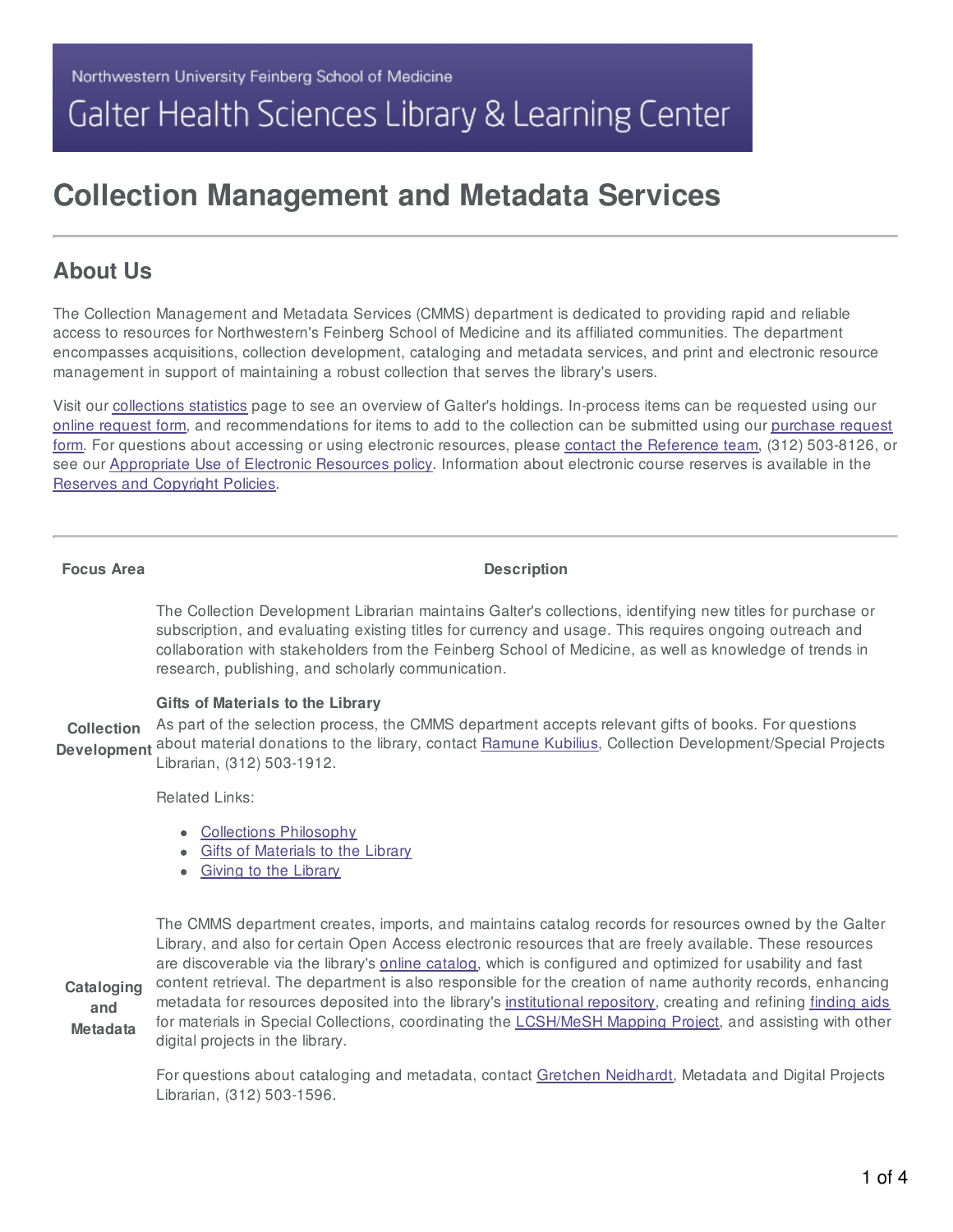| <b>Focus Area</b> | <b>Description</b>                                                                                                   |
|-------------------|----------------------------------------------------------------------------------------------------------------------|
|                   | Galter's Acquisitions & Electronic Resources Librarian acquires all of the libraries print and electronic            |
|                   | resources, manages the collections budget, handles e-resource licensing and negotiations, and maintains              |
|                   | Acquisitions access to e-resources. Galter's electronic resources are available via Galter's online catalog, its A-Z |
|                   | & Electronic Databases list, and its e-journals list.                                                                |
| <b>Resources</b>  |                                                                                                                      |
|                   | For questions about acquisitions or electronic resources, contact Bart Davis, Acquisitions & Electronic              |
|                   | Resources Librarian, (312) 503-4035.                                                                                 |

# **Staff**



# **Bart Davis**

- Acquisitions and Electronic Resources Librarian, Department Head
- $\bullet$  312-503-4035
- [Email](https://galter.northwestern.edumailto:bart.davis@northwestern.edu) Bart
- Professional website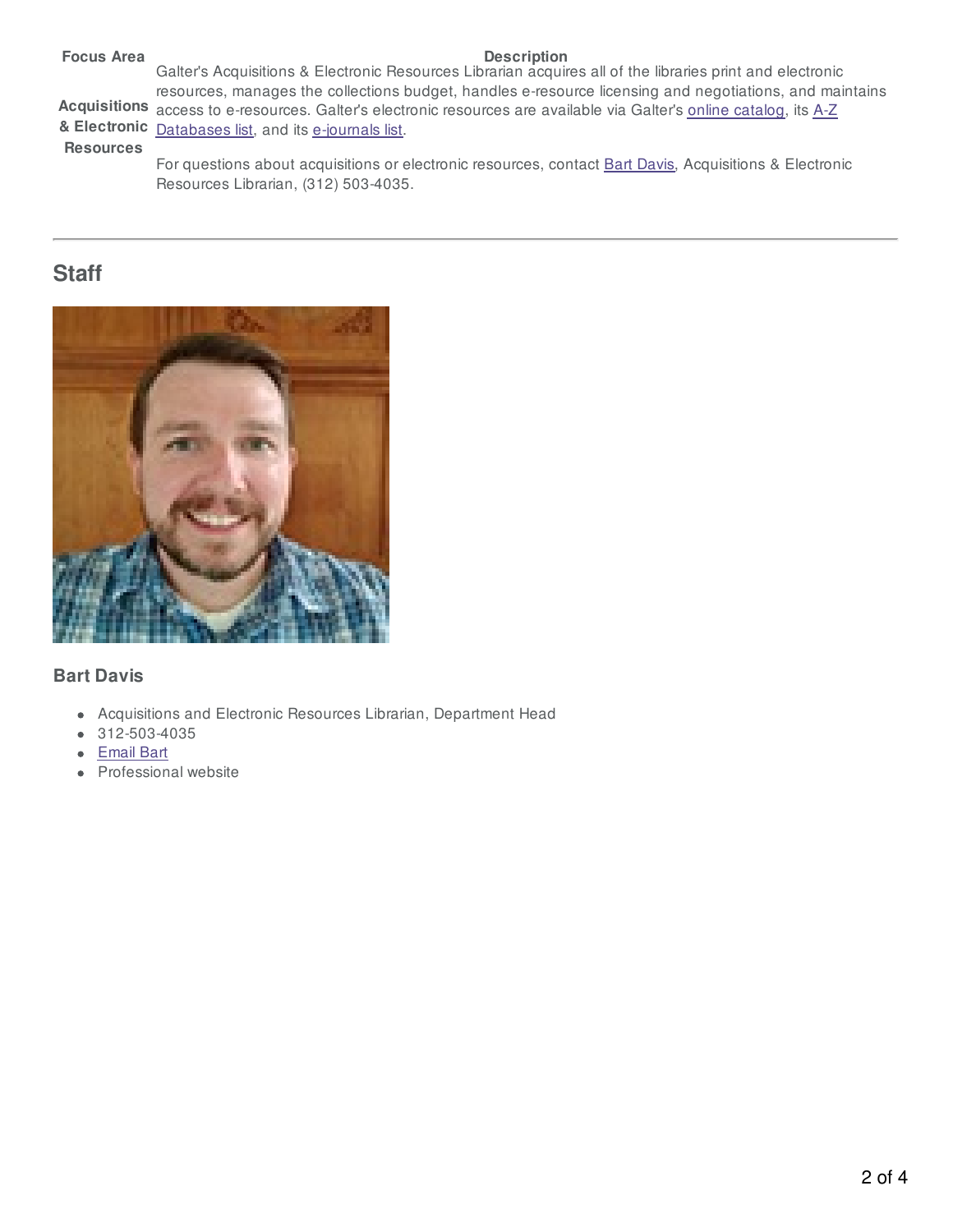

## **Mahonry Estrada**

- Library Assistant 2
- 312-503-1204
- Email [Mahonry](https://galter.northwestern.edumailto:mahonry.estrada@northwestern.edu)
- Professional website



### **Ramune Kubilius**

- Collection Development / Special Projects Librarian
- 312-503-1912
- Email [Ramune](https://galter.northwestern.edumailto:r-kubilius@northwestern.edu)
- [Professional](https://galter.northwestern.edu/about-us/ramune-kubilius) website